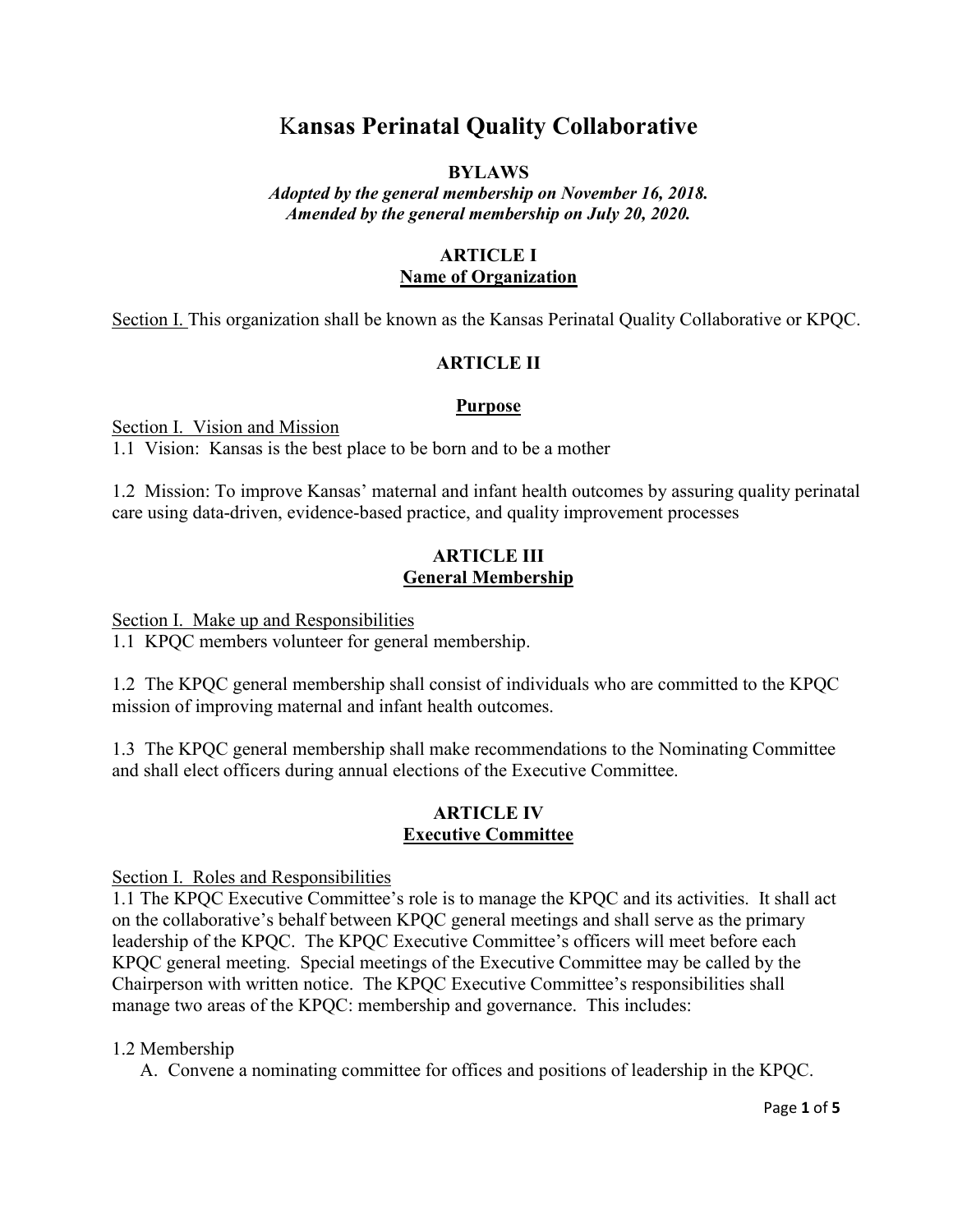- B. Solicit individuals from the maternal child health community for general membership in the KPQC and actively fill vacancies resulting from turnover in positions deemed to be key advisors by the Executive Committee
- C. Evaluate existing Executive Committee officers/members at the end of their term and make a recommendation for reappointment.
- D. Conduct orientation for new KPQC Executive Committee officers/members.

# 1.3 Governance

- A. Maintain the KPQC bylaws.
- B. Set the agendas for the KPQC meetings.
- C. Introduce and launch new quality improvement initiatives
- D. Appoint the committee leads for quality improvement initiatives.
- E. Strategize for funding of the KPQC activities.
- F. Assure that funder contract deliverables include the completion of KPQC staff duties such as
	- a. Hiring and supervision of a Coordinator
	- b. Maintenance of the KPQC roster
	- c. Maintenance of the KPQC website
	- d. Continuous communication with the KPQC membership
	- e. Compiling the annual report
	- f. Maintenance of data infrastructure
- G. KPQC Executive Committee officers will declare any conflict to the best interests of the KPQC be it potential or actual. If a conflict of interest exists, that member would appropriately modify participation based on the recommendation of the Chairperson including voting abstention.

# Section II. Officers and Terms

2.1 The Executive Committee officers shall be elected by a majority vote from the KPQC general membership.Officers include: Chairperson, Chairperson Elect (who serves as Vice-Chairperson), Past Chairperson, five (5) Executive Committee members, one appointed Kansas Hospital Association representative, and one appointed KDHE representative.

2.2 The Chairperson will serve a three-year term. Each year of the three-year term is served as follows: First year: Chairperson Elect (who serves as Vice-Chairperson); Second year: Chairperson; Third year: Past Chairperson. Each term will run for one calendar year, from January through December. Therefore, Chairperson elections will be held annually as outlined in Article IV, Section III.

2.3 Four (4) Executive Committee members will be elected every other year and each officer will serve a two-year term, not to exceed four years. Each term will run for two calendar years, from January through December. Therefore, these Executive Committee officers/member elections will be held every other year as outlined in Article IV, section III.

2.4. The Director of the Kansas Department of Health and Environment (KDHE) Bureau of Family Health will appoint a staff person of their choosing to serve on the Executive Committee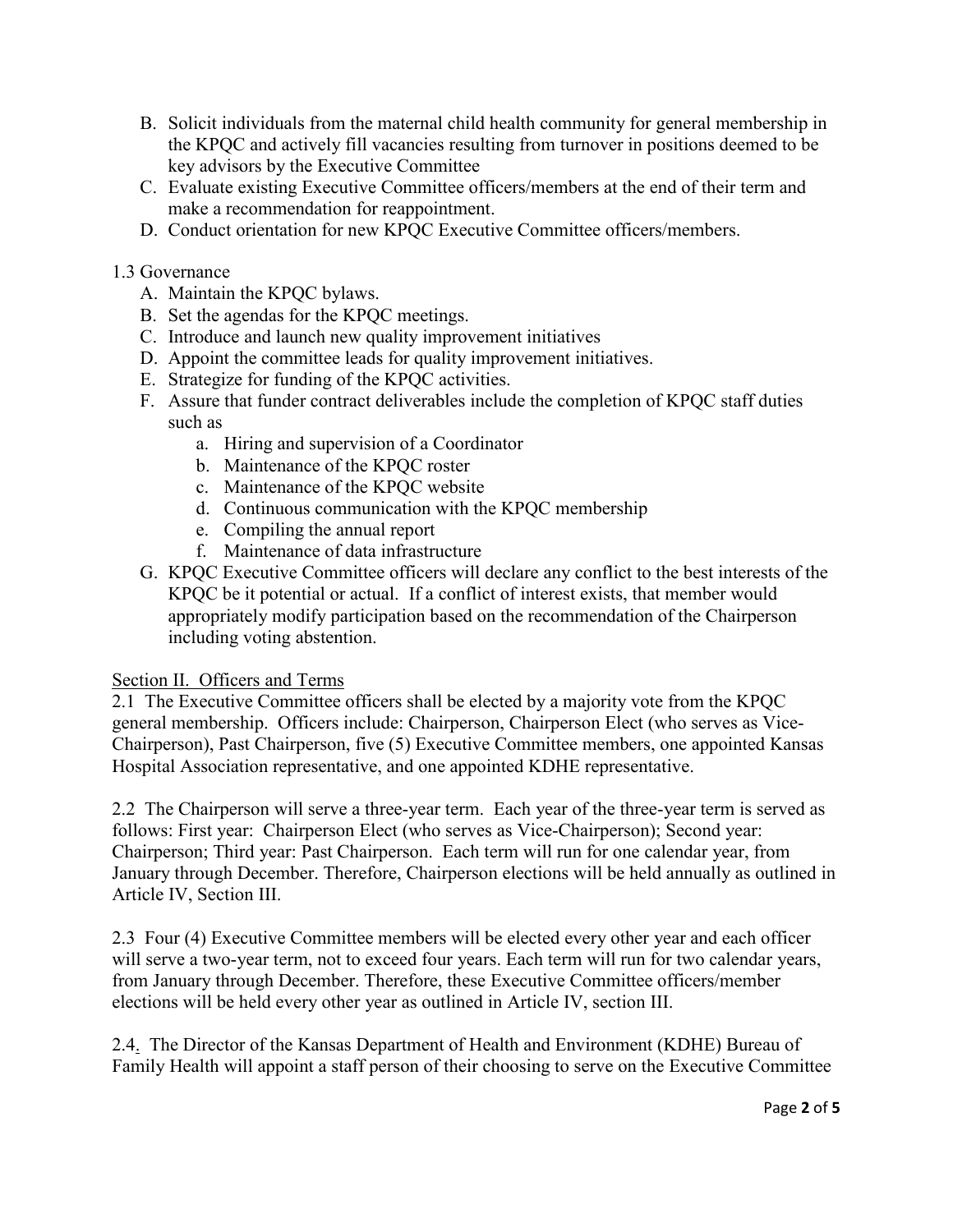of the KPQC. This individual has voting rights and is exempt from Executive Committee member term limits. Any change in Agency representative shall be in writing and given to the KPQC Chairperson.

2.5 The Executive Director of the Kansas Hospital Association (KHA) will appoint a staff person of their choosing to serve on the Executive Committee of the KPQC. This individual has voting rights and is exempt from Executive Committee member term limits. Any change in Agency representative shall be in writing and given to the KPQC Chairperson.

#### Section III. Elections

3.1 A Nominating Committee to include the Chairperson, Chairperson elect (who serves as the Vice-Chairperson), Past Chairperson, and two KPQC officers will give their panel of nominees to the KPQC General Membership at the annual November meeting for the approval of Executive Committee officers.

3.2 The KPQC membership shall hold elections for Executive Committee officers at the annual KPQC membership meeting in November of each year; staggering the terms of Executive Committee officers to preserve the stability of the Executive Committee.

3.3 Quorum for the election of Executive Committee officers shall be members in attendance at the annual November meeting of the KPQC general membership.

## Section IV: Principal Executive

The Chairperson shall be the principal executive officer of the KPQC. He/she shall preside at all meetings. He/she may sign all instruments as may be authorized by the KPQC. He/she shall perform all other duties incident to the office of Chairperson as prescribed by the KPQC.

#### Section V. Resignations and Vacancies

In the absence of the Chairperson, or in the event of the Chairperson's inability or refusal to act, or resignation, the Vice Chairperson shall perform the duties of the Chairperson until the appointment of a new Chairperson. A resignation of any officer shall be in writing and given to the Past Chairperson. The KPQC Past Chairperson shall, with the concurrence of the Chairperson and the Chairperson-Elect, appoint a new officer for the remainder of the officer's term.

# **ARTICLE V Meetings**

#### Section I. Meeting Frequency

The KPQC shall hold meetings of the general membership at least two times per year at the call of the Executive Committee. The Executive Committee must meet prior to each general meeting of KPQC members to set the agenda.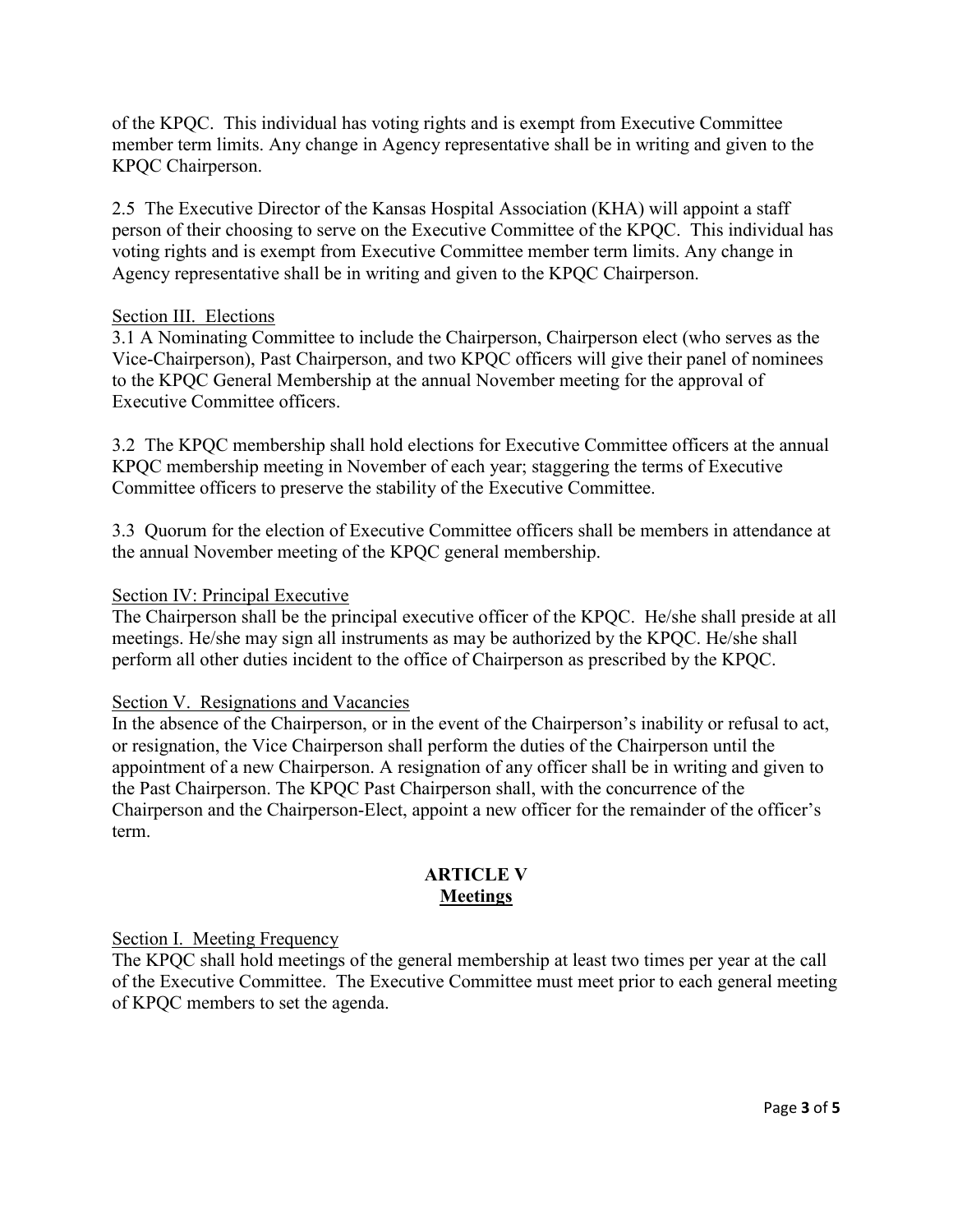#### Section II. Attendance

KPQC Executive Committee officers shall give prior notice to the KPQC Chairperson when they will not attend a meeting of the KPQC regardless of whether or not they are sending an alternate. The officer will notify the KPQC Chairperson if an alternate is designated to attend a meeting. Any KPQC Executive Committee officers that have not attended two meetings without prior notification to the KPQC Chairperson will be subject to removal from the KPQC Executive Committee.

Section III. Open to the Public All meetings of the KPQC shall be open to the public.

## **ARTICLE VI Committees/Task Forces**

#### Section I. Committees/Task Forces

The KPQC Executive Committee shall be empowered to appoint committee chairs and members and liaisons to such standing and temporary committees or task forces as may be necessary to carry out the duties and to facilitate the operation of the KPQC. These committees/task forces shall convene on an as needed basis as decided by the committee/task force to complete the work as set forth in the standing committee's plan and quality improvement initiative charters. Progress of the committees/task forces will be communicated to the KPQC Chairperson.

#### Section II. Quality Improvement (QI) Initiative Committees

All quality improvement initiative committees will operate with a charter to outline the work that the KPQC has prioritized for QI initiatives. The charters for all QI initiatives will include: Title of initiative, introduction, project data assessment, mission, aims, methods, roles and responsibilities, training and education, roster of participating centers, QI committee lead contact information, and references.

#### Section III. Other Committees

The Chair shall appoint committees as may be necessary for conduct of the KPQC's affairs. The need for these committees shall be reviewed annually and recommendations for status made at the November KPQC meeting for vote by the KPQC general membership if needed.

## **ARTICLE VII Parliamentary Authority**

Section I. Decision Making and Voting

1.1 Decision making will be done by the Executive Committee of the KPQC. When deemed necessary, the Executive Committee may seek the consensus of the general membership during an announced meeting

1.2 The KPQC will strive to reach decisions by consensus. In the event that consensus is not achieved, decisions will be made by majority vote. Each member present will have one vote.